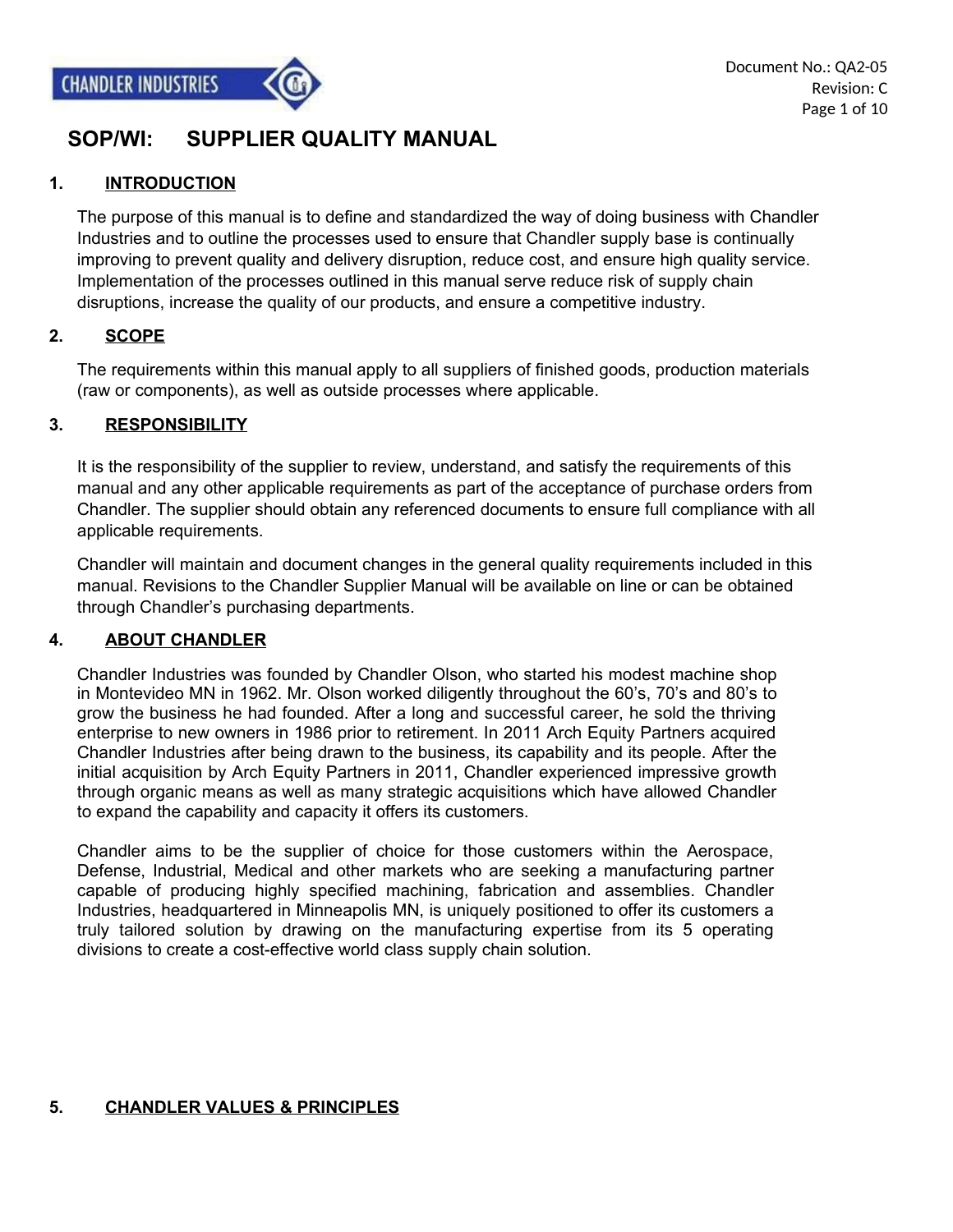

Chandler works with suppliers who deliver the best quality, value and service while exhibiting a high commitment to ethical conduct and social accountability. Chandler selects business partners who follow workplace standards and business practices that are consistent with our company's key values & principles consisting of:

- Mutual Respect
- Ownership
- Integrity
- Clear Communication
- Accountability
- Proactive vs. Reactive
- Employee Development
- Opportunity for Advancement
- Ongoing Training
- Vigilance Against the Status Quo
- Flexibility
- Trust
- **Competitive**
- **Energy**
- Patience

#### **6. COMPANY MISSION**

Our mission is to create a Chandler brand that positions us as the supplier of choice for precision machined and fabricated components and assemblies within our served markets by providing the highest value through customer responsiveness, technical competence, and innovative lean manufacturing techniques the consistently delivers world class quality and delivery performance to our customers.

#### **7. COMPANY VISION**

Utilizing our breadth of innovative processes and expertise of our highly engaged team to create extraordinary customer solutions.

#### **8. KEY PRINCIPLES**

- Passion & Respect for the Customer
- Innovation is our Essence
- Continuous Improvement is Our Way of D in Everything We Do

#### **9. QUALITY POLICY**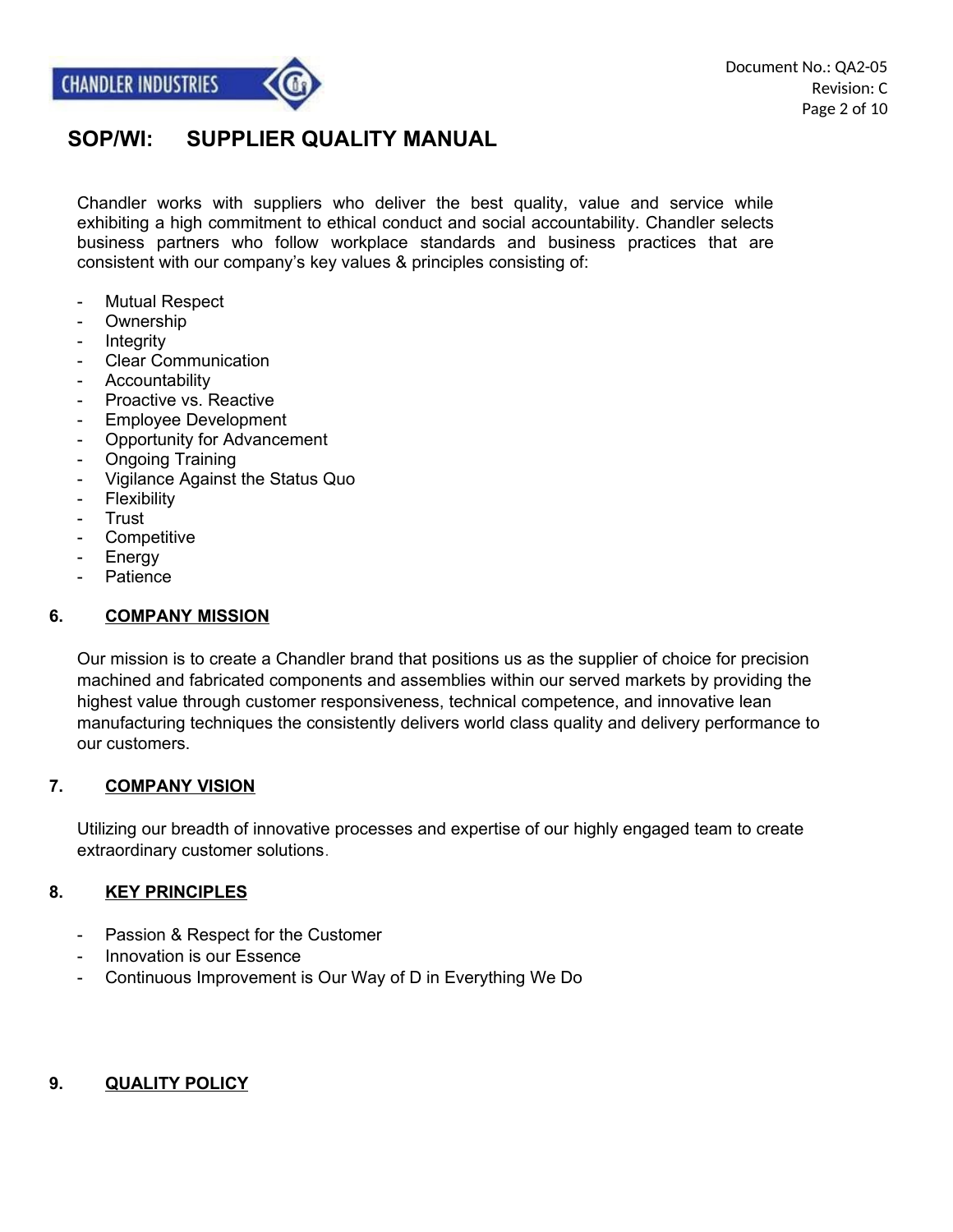## **SOP/WI: SUPPLIER QUALITY MANUAL**

*Chandler Industries is committed to customer satisfaction by providing the highest quality products and services that meet or exceed our customers' expectations and requirements through continual improvement of our quality systems*

#### **10. QUALITY OBJECTIVES**

- On-Time Delivery ≥ 98%
- Maintain ≤ 1000 PPM Delivery Rate
- Scrap  $\leq 2\%$  of Sales

#### **11. QUALITY SYSTEM REQUIREMENTS**

- **Quality Systems**: The Chandler Industries purchase order will define the quality systems requirements the supplier must adhere to for that order.
- **Quality Records:** The Chandler Industries purchase order will define the quality record retention requirements the supplier must adhere to.
- **Material Traceability:** As applicable, the supplier is required to establish a lot traceability system that tracks raw material lot / batch numbers to the finished product lot / batch numbers including traceability to inspection records.

#### **12. SUPPLIER SELECTION & APPROVAL**

Chandler Industries will select key suppliers for development who present the best opportunity for improvement and who present the greatest potential impact to the organization. Once a supplier has been selected, a cross-functional team consisting of appropriate Chandler Industries and supplier personnel will be formed to work together and have regular follow-up meeting to ensure that certain targets are achieved.

During the selection process, Chandler requires the following:

- Supplier Profile completed (form to be provided by Chandler)
- Signed Non-Disclosure Agreement (when applicable)
- Request for Quote (Quote based on Chandler's requirements)
- On-Site Assessment (form to be provided by Chandler)
- Financial Analysis Chandler will determine financial viability based on the information provided in the Supplier Profile.

The decision to select a supplier can include many cross-functional team members. Final selection is based on the results of the process above mentioned during the selection process. Some suppliers will be accepted with conditions that must be addressed before award of business. Upon approval, suppliers will be added to the Approved Supplier List (ASL).

#### **13. SUBCONTRACTOR MANAGEMENT**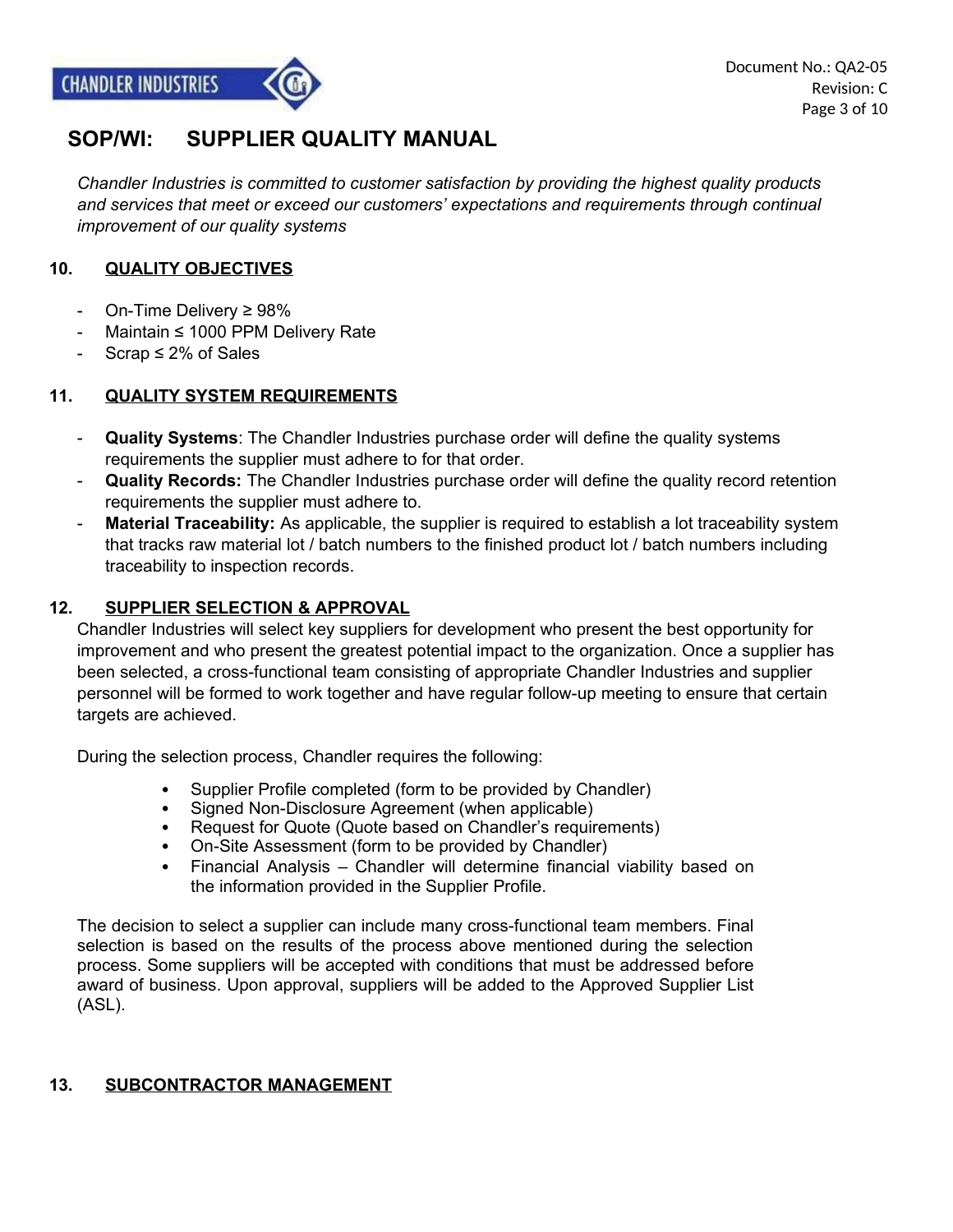## **SOP/WI: SUPPLIER QUALITY MANUAL**

Supplier may not engage any subcontractor without the prior written authorization of Chandler Industries. It is the responsibility of the supplier to manage the quality of all subcontractor operations. All requirements described in this quality manual are also to be applied for sub-contractors. All documents, registers and audit reports must be kept available by the supplier and/or submitted for Chandler Industries evaluation when required.

#### **14. REQUIREMENTS COMMUNICATION**

All RFQ's will typically contain all necessary documents for full quotation, including:

- Engineering drawings
- Technical specifications
- FAI submission requirements
- Physical samples when available

The supplier must contact Chandler in the event the RFQ materials are illegible, unclear, or missing key information that is necessary for quotation. Later amendments or changes to supplier's commercial proposals, due to any reason, will not be accepted.

#### **15. SUPPLIER MANUAL**

General supplier requirements are contained within the Chandler Supplier Manual. Supplier compliance with this manual is a requirement of doing business with Chandler Industries. Performance of suppliers in meeting these requirements will be assessed on an ongoing basis and may be a factor in supply strategy.

#### **16. PURCHASE ORDERS**

Product specific requirements may also be communicated on POs. Product drawings called out on PO's may specify characteristics that affect the fit, form, and function of the product. Each PO should be followed by an acknowledgement from the supplier confirming for each part number, the price agreed, quantity and delivery date. Product configuration will be specified by the prints, in addition to the configuration specified by the part number. Acceptance of the PO is an acceptance of the standard Terms and Conditions of the PO.

#### **17. PACKING & LOGISTICS REQUIREMENTS**

Packaging and Logistics requirements will be called out on Chandler Industries specific requirement as referenced in product specifications, drawings, PO's and/or supply chain agreements. Supplier must comply with such requirements, according to the production needs of Chandler Industries (e.g. batch sizes, etc.).

#### **18. REVISIONS**

Any revisions to the product requirements will be communicated through the Chandler purchasing organization, or through revision levels called out on purchase orders. It is the supplier's responsibility to review Purchase Orders to ensure that up-to-date revisions of product requirements are utilized by their manufacturing. In case of non-compatibility, it is the supplier's responsibility to request from Chandler Industries an updated specification. The supplier is not allowed to deliver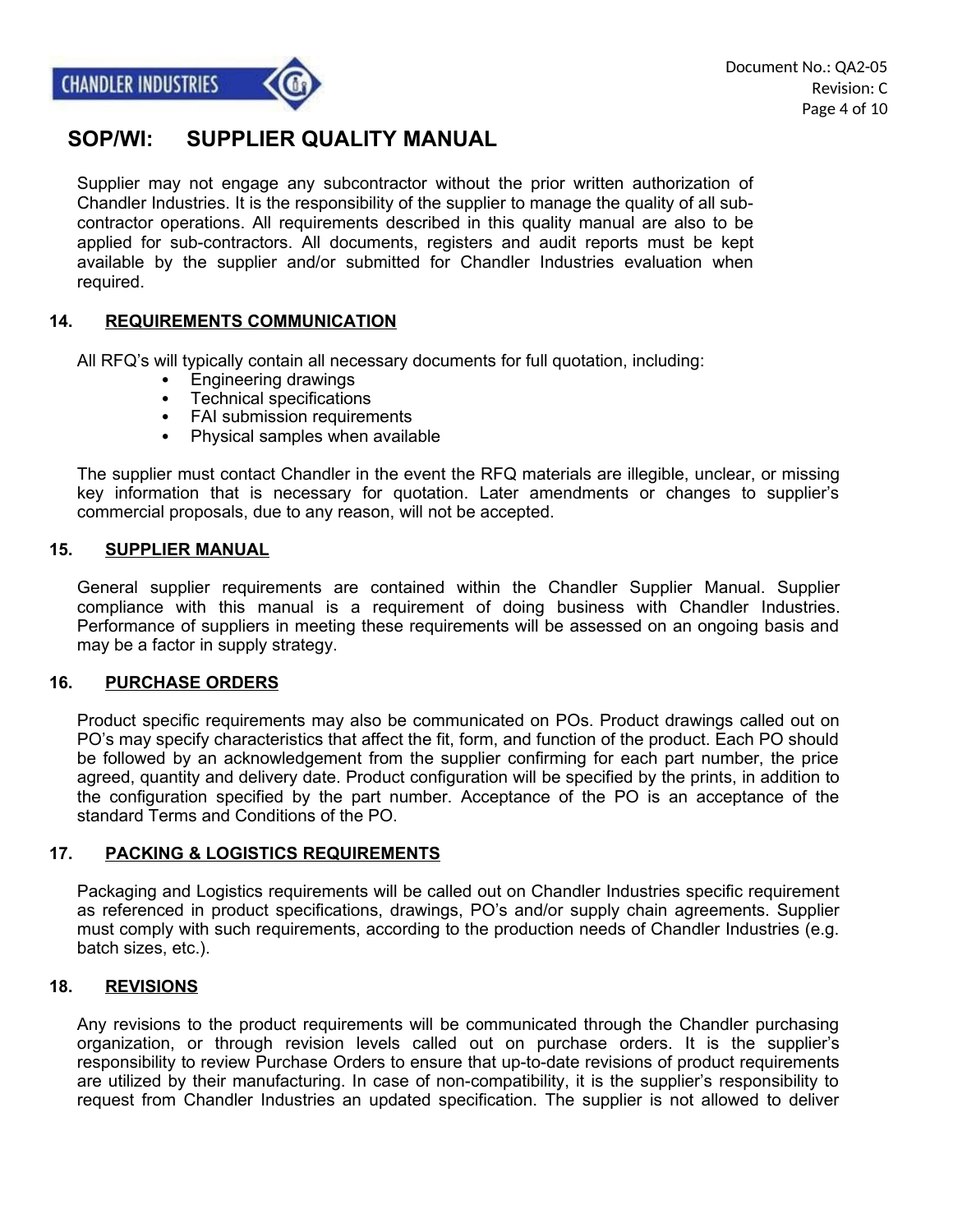## **SOP/WI: SUPPLIER QUALITY MANUAL**

previous revision level parts, except by written agreement with the pertinent Chandler Industries plant quality team.

#### **19. PART QUALIFICATION**

May include PPAP, first articles, control plans, PFMEAs as applicable. The Chandler Industries purchase order will define the quality systems requirements the supplier must adhere to for that order.

#### **20. PACKAGING & LABELING**

The supplier is expected to meet the shipping, packaging, and label requirements as specified by Chandler Industries.

Chandler Industries Purchase Orders define required routing information. Non-compliance will result in refusal of transportation, charges back to the shipper and a chargeback penalty fee.

#### **21. CORRECTIVE ACTION**

Chandler suppliers must maintain and apply an effective closed loop corrective and preventative action system, when process or product non-conformances are identified to have occurred or have the potential to occur.

When supplier non-conformances are identified within a Chandler Manufacturing Site, a supplier corrective action request may be initiated. Determination of when a corrective action will be issued is the responsibility of the Chandler Industries Division. Feedback from the supplier shall be within the Chandler provided on Chandler's corrective action form or equivalent using 5-Why, 8-D or other industry acceptable analysis method.

#### **22. CHARGEBACK**

Non-conformances on product supplied to Chandler can have a large effect on deliveries and product performance. In the case of a nonconformance, it is the responsibility of the Supplier to insure adequate conforming parts or material is delivered in time to prevent any line stoppage situations. This can be accomplished in the following ways:

- Expedite shipping of conforming and certified parts so they arrive before line stoppages occur; or
	- Provide sorting, repair or rework resources to the appropriate Chandler facility in a timely fashion to prevent any line shortages.
	- If 1 and/or 2 cannot be accomplished within a timely fashion to prevent line stoppage, Chandler reserves the right to sort, repair or rework the non-conforming material at Supplier's expense to ensure acceptable parts or material is utilized and production requirements are met. All sorting will be coordinated with the Chandler production facilities by the appropriate plant personnel.

If non-conforming parts or material results in costs to Chandler Industries (costs may include, but are not limited to, charges related to sort, rework, repair, product scrap, production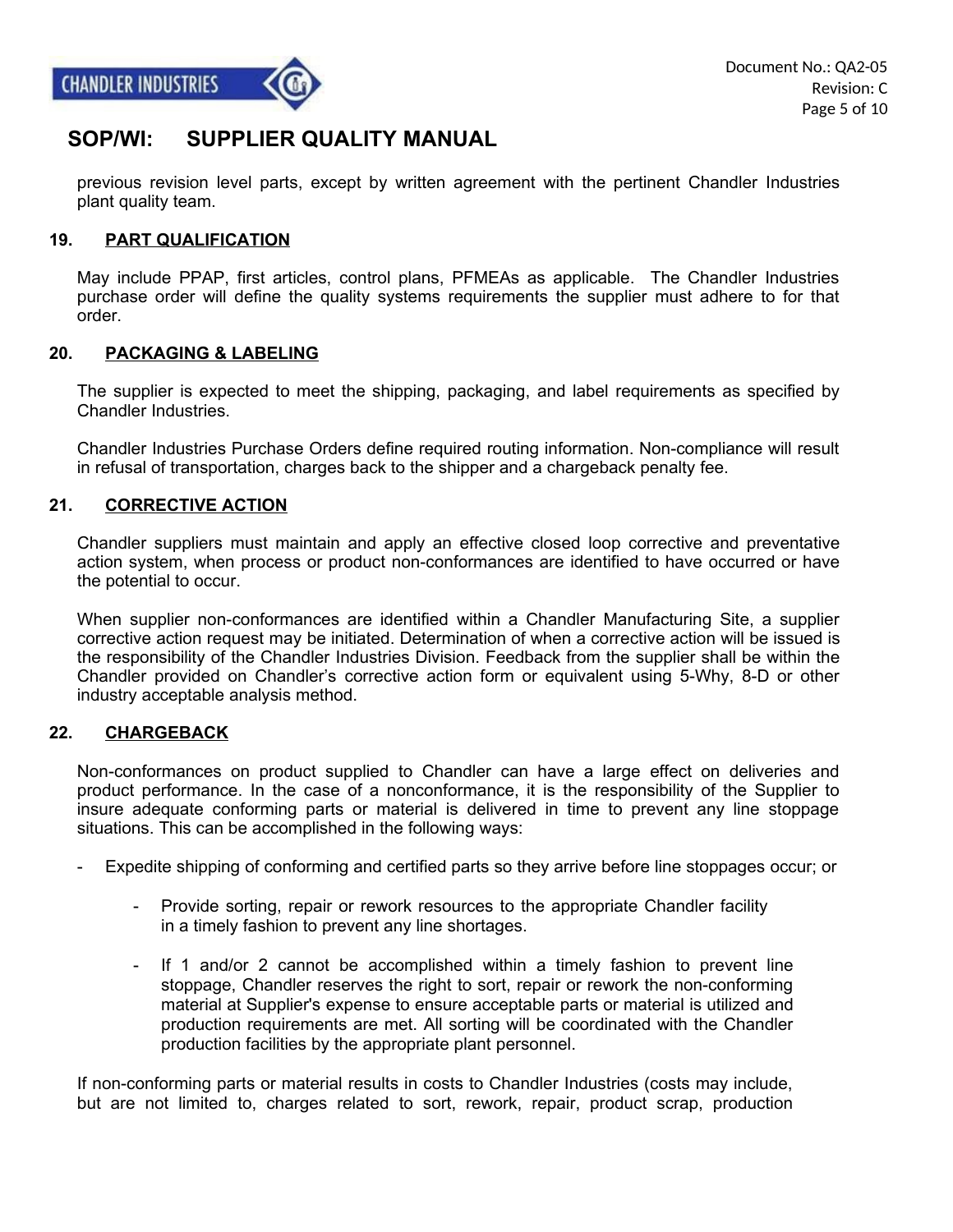

downtime, customer imposed charges, warranty or recall costs, shipping, Engineering effort, etc.), Chandler reserves the right to charge the supplier costs associated with the nonconformance.

#### **23. MONITORING & IMPROVEMENT**

- **Supplier Scorecard / Performance Evaluation:** Chandler Industries continually monitors and ranks its suppliers using a supplier scorecard. The output of the supplier scorecard is used by the Chandler Quality teams to determine opportunities to grow business and to determine opportunities for supplier improvement. The Chandler supplier scorecard is comprised of 6 major elements: Quality, Delivery, Cost, Customer Service, and Lead Time. Scoring is based on a 100-point scale and is tallied monthly.
- **CONTINUOUS IMPROVEMENT:** Chandler Suppliers are expected to create and maintain continuous improvement plans focused on bettering Quality, Delivery, Cost, and Service performance. Regular reviews will be scheduled to address progress and results of improvement plans. Supplier continuous improvement activity is considered in scorecard performance and is indicated by the Segmentation Level.

The segmentation level is a value (1-4) based on the monthly and year to date values on the Scorecard. Chandler's desire is to partner with suppliers that meet the criteria of a Level 1 or 2 performers. Any supplier that consistently performs at the Level 3 or 4 will be considered for removal on the Approved Supplier List.

- **SUPPLIER DEVELOPMENT:** Supplier development activities within the supply base allow Chandler and our suppliers to drive continuous improvement efforts. It is expected that the supplier can provide an improvement plan with detailed actions to support site level score. Supplier development initiatives within a supplier should focus on the following:
	- Improving Quality Systems
	- Improving Product Quality
	- Improving Supplier Delivery
	- Reducing Costs
	- Improving Supply Chain Effectiveness
	- Reducing Lead Time
	- Increasing Capacity and Training

Chandler will select key suppliers for development who present the best opportunity for improvement and who present the greatest potential impact to the organization. Once a supplier has been selected, a cross-functional team consisting of appropriate Chandler and supplier personnel will be formed to work together and have regular follow-up meeting to ensure that certain targets are achieved. Chandlers may choose to provide training to suppliers on techniques for operational and process improvement.

#### **24. HAZARDOUS SUBSTANCES**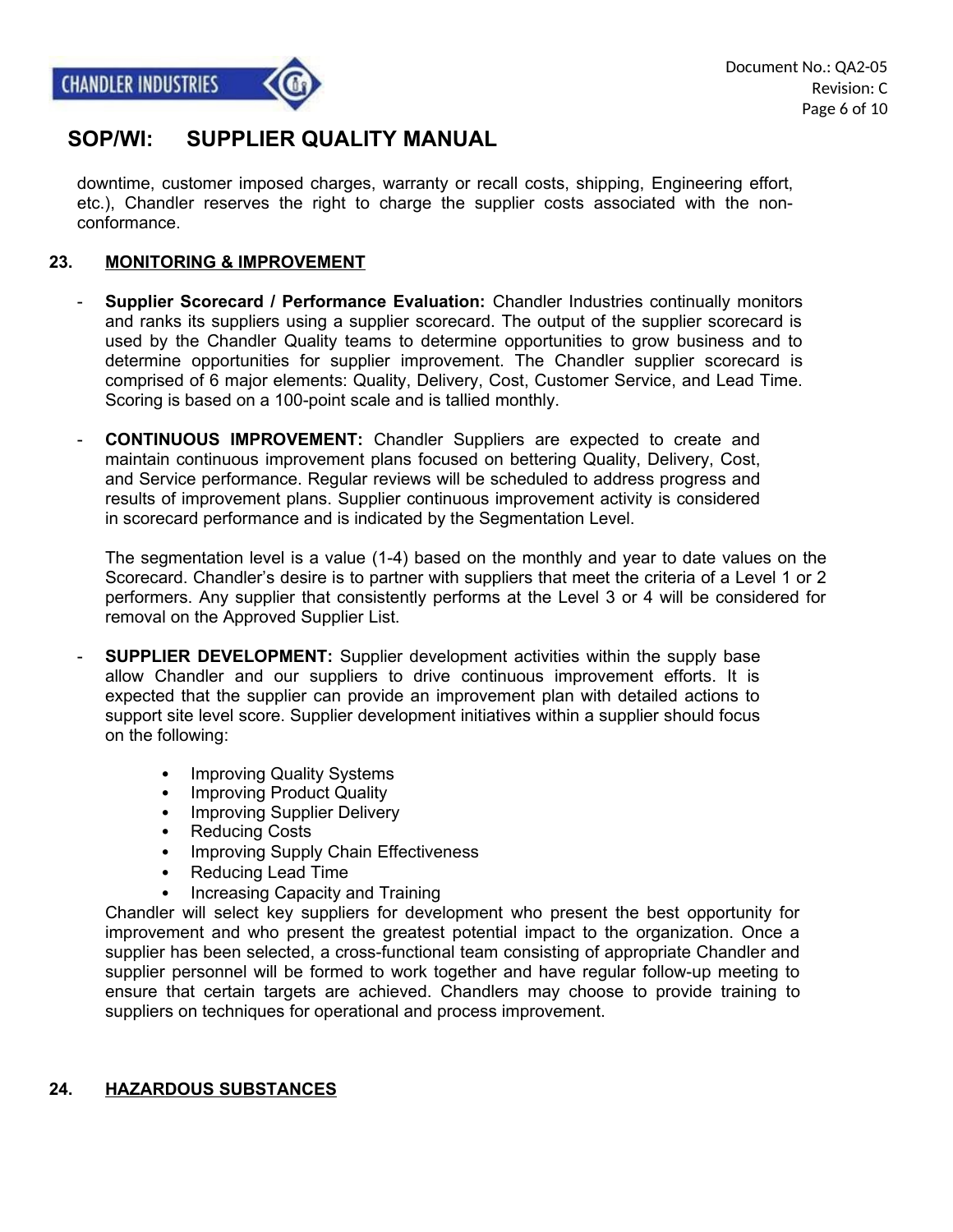

## **SOP/WI: SUPPLIER QUALITY MANUAL**

Chandler Industries suppliers are required to comply with all relevant requirements of REACH unless the customer requirement(s) specifically state otherwise. In addition, these suppliers must meet our contractual terms and conditions covering components used in products within the scope of RoHS. Non-European suppliers are required to meet the requirements for RoHS and REACH as specified in the Chandler Industries Supplier Quality Manual QA2-15.

In order to comply with hazardous substances legislation globally, Chandler Industries requires Full Material Declaration (FMD), unless otherwise agreed.

#### **REACH**

REACH is the European Regulation on Registration, Evaluation, Authorization and Restriction of Chemicals. It went into effect on June 1, 2007.

REACH shifts the responsibility from public agencies to industry when it comes to assessing and managing the risks posed by chemicals and providing appropriate safety guidelines for their users. REACH impacts many sectors beyond the chemicals industry, requiring new forms of cooperation among companies and enhanced communication along the entire supply chain. It also requires the creation of tools and guidance documents to assist companies in the supply chain and public agencies in the implementation of REACH.

REACH's objectives are to ensure a high level of protection for human health and the environment, including the promotion of alternative test methods, as well as the free circulation of substances on the internal market and the enhancement of competitiveness and innovation.

For more information, please visit the links below.

 [European Commission's REACH page](https://ec.europa.eu/growth/sectors/chemicals/reach/) [European Chemicals Agency's REACH page](http://echa.europa.eu/web/guest/regulations/reach/) [EU RoHS and EU REACH Automation Solutions page](http://www3.emersonprocess.com/RoHSSearch/index.aspx)

#### **25. SUPPLEMENTAL PURCHASE ORDER CLAUSES**

- 1. Supplier must acknowledge this order including price and provide promise of delivery.
- 2. Material Safety Data Sheet must accompany all hazardous substances.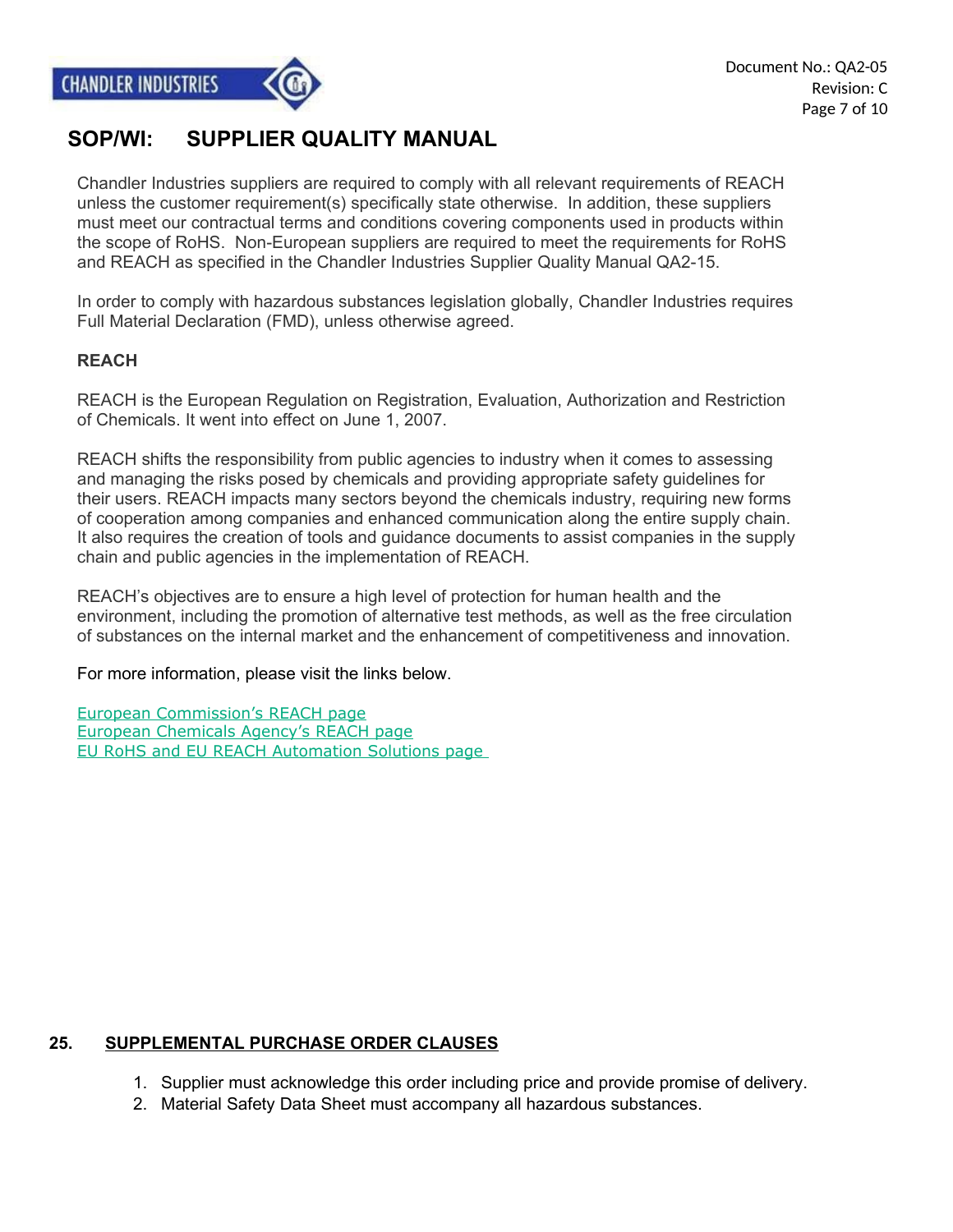## **SOP/WI: SUPPLIER QUALITY MANUAL**

- 3. Parts shipped against this order shall be free of Foreign Objects and Debris (FOD) and any contamination.
- 4. Supplier must obtain Chandler Industries approval for nonconforming product disposition prior to shipment including any rework to be performed at the supplier.
- 5. Supplier must notify Chandler Industries of changes in product and/or process, changes of sub-tier suppliers, changes of manufacturing facility location, and obtain Chandler Industries approval prior to shipment.
- 6. If work is subcontracted, Supplier must flow down all requirements of this purchase order to sub-contract source, including the use of Chandler Industries' customer approved processors.
- 7. If work is subcontracted, Supplier must flow down all requirements of this purchase order to sub-contract source, including the use of Chandler Industries' customer approved processors.
- 8. If work is subcontracted, Supplier must flow down all requirements of this purchase order to sub-contract source, including the use of Chandler Industries' customer approved processors.
- 9. Chandler Industries Inc., its customer, and any applicable regulatory authorities have right of access to the applicable areas of the supplier's facilities, at any level of the supply chain, involved in this purchase order and to all applicable records.
- 10. Chandler Industries Inc., its customer, and any applicable regulatory authorities have right of access to the applicable areas of the supplier's facilities, at any level of the supply chain, involved in this purchase order and to all applicable records.
- 11. Chandler Industries customers and or regulatory agencies shall have the right to conduct surveys and perform surveillance of supplier facilities to evaluate their capability to follow contractual requirements.
- 12. Supplier must ensure personnel involved in processing this order are aware of their contribution to product conformity, product safety or service shipped against this purchase order.
- 13. Supplier shall have methods and monitoring in effect to prevent, control, detect and report counterfeit parts or materials. COTs items shall be an exact match to this purchase order unless authorized otherwise in writing by Chandler Industries or authorized as a substitute in the applicable drawing or specifications.
- 14. Materials must not be exposed to mercury or mercury products while being processed.
- 15. Chandler Industries forbids the use of materials from conflict areas of the Democratic Republic of Congo (DRC). When requested, suppliers must show truthful evidence that raw material content is not procured from this part of the world. Conflict materials consists of Tin, Tantalum, Tungsten, and Gold.
- 16. If the supplier is to provide the raw material for this order. Chemical and physical certifications from the material distributor and mill certifications are required with the shipment along with any applicable special processing certifications as performed by the distributor or mill. The requirements of DFARS 252.225-7014 apply to this order. Preference for Domestic Specialty Metals, Alternate I ("specialty metals clause"). In brief, the contractor is prohibited from procuring specialty metals such as stainless steels or titanium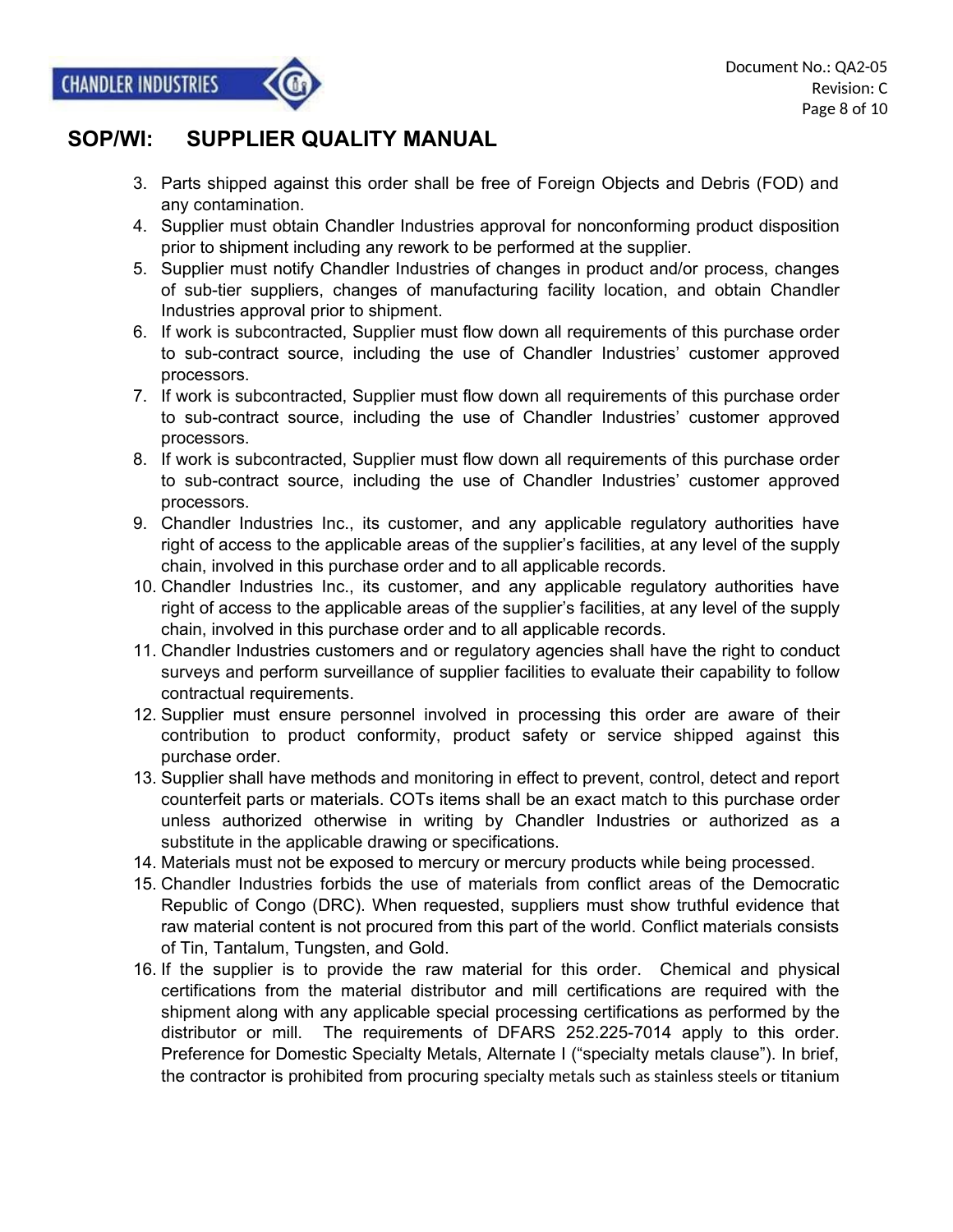

which have been melted outside the United States. Materials must be procured from U.S. sources per DFARS subpart 225.7002-2.

- 17. Supplier must ensure personnel involved in processing this order understand the importance of ethical behavior.
- 18. **EXPORT CONTROLLED** The technical data or software is subject to the International Traffic in Arms Regulations (22 C.F.R. Parts 120-130). Export, re-export or retransfer contrary to U.S. law is prohibited.
- 19. Supplier must ensure personnel involved in processing this order are aware of their contribution to conformity of the product or service shipped against this purchase order.
- 20. Unless a specific revision of an engineering specification document is listed, use only the latest revision of the specification in effect on the date of the contract. The requirements of these documents are hereby incorporated into this PO by this reference as applicable to respective contracts.

#### **26. SUPPLIER QUALITY REQUIREMENTS**

Supplier quality requirements will be listed on the Chandler Industries purchase order. These requirements are product specific and may change from order to order.

Contact Chandler Industries purchasing for the latest copy.

#### **27. REVISION LOG**

| <b>DATE</b> | <b>REVISION</b> | <b>CHANGE</b>       | <b>CHANGED BY</b>   |
|-------------|-----------------|---------------------|---------------------|
| 10/19/2019  | A               | Initial release     | S. KOCON            |
|             |                 |                     | <b>M. PATTERSON</b> |
| 02/19/2020  | B               | inserted<br>section | S. KOCON            |
|             |                 | Hazardous<br>24     | <b>M. PATTERSON</b> |
|             |                 | <b>Substances</b>   |                     |
|             |                 | 2. Added section 27 |                     |
|             |                 | <b>Revision Log</b> |                     |